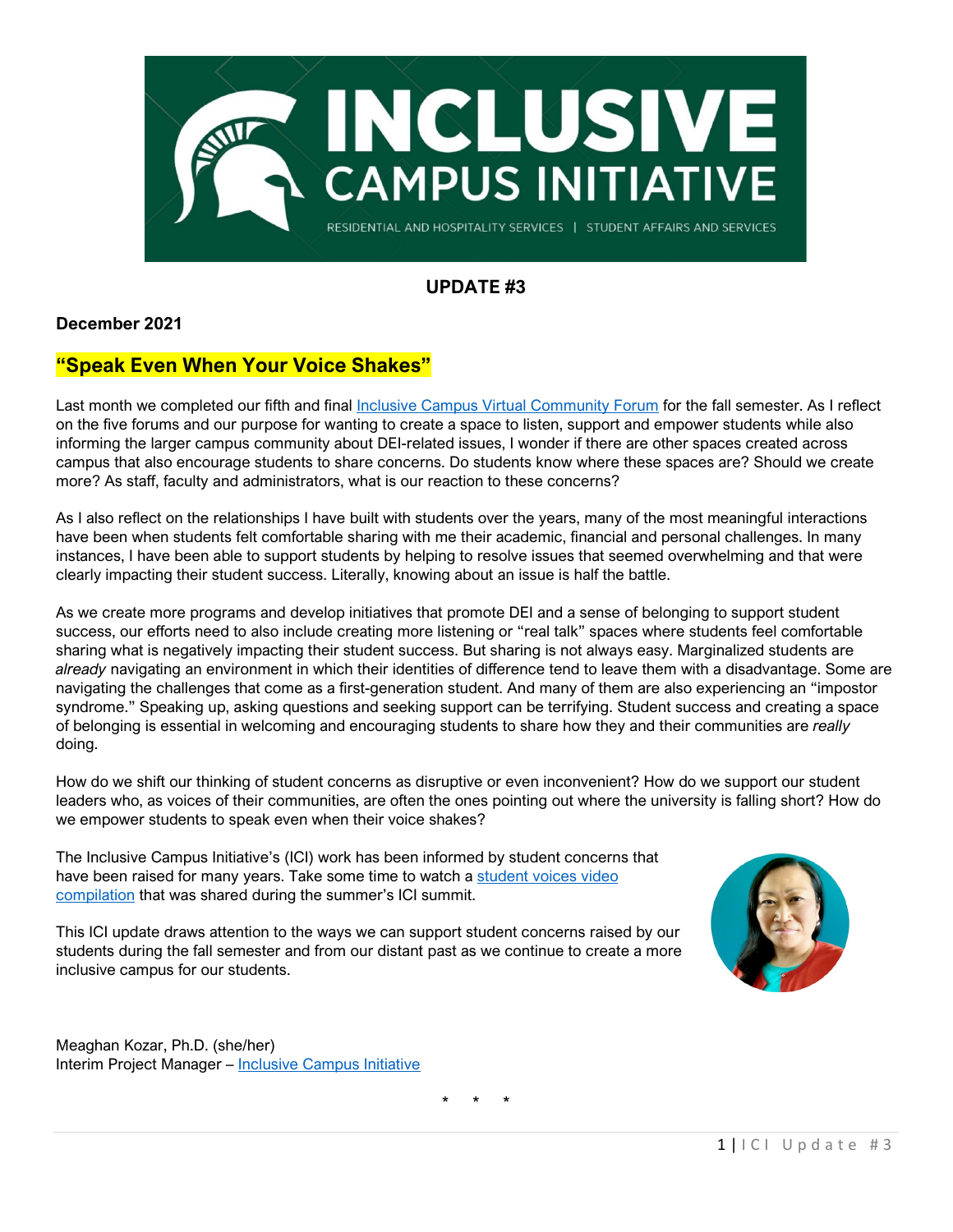# What's New?

### **INCLUSIVE CAMPUS TASK FORCES – Supporting Student Demands**

I am excited to announce that we have created four Inclusive Campus Initiative Task Forces comprised of a variety of MSU staff within the [Division of Student Life and Engagement \(SLE\)](https://rhs.msu.edu/news/student-life-engagement) along with some of our campus partners. The plan for these smaller working teams is to centralize communications, increase collaborations and provide recommendations in response to many of the [student list of demands](https://ocat.msu.edu/student-list-of-demands/) that fall within the task forces' scope. Our progress will be tracked during monthly ICI updates and on the [ICI webpage.](https://ocat.msu.edu/ici-task-forces-2/) 

#### **The four task forces include:**

- 1. Demands & New Challenges for Training, Education and Programming Resources
- 2. Demands and New Challenges for Creating an Inclusive Physical Environment
- 3. Demands and New Challenges for Inclusive Policy Changing
- 4. Demands and New Challenges for Inclusive Representation

#### **[View ICI Task Force Members here.](https://ocat.msu.edu/ici-task-forces/)**

\* \* \*

# Student Spotlight - Camille Hollenquest (they/them)

by Rebekah Long, *Inclusive Campus communications assistant*

Each ICI update will feature an outstanding MSU student leader for their work in promoting DEI on campus. Spotlighted in this ICI update is Camille Hollenquest (they/them), a *senior majoring in political science pre-law* who recently organized a collaborative program with the Gender and Sexuality Campus Center (GSCC) and the Office of Cultural & Academic Transitions (OCAT) called A Night at the Museum. This event featured a tour of the Per(Sister): Incarcerated Women of [the United States exhibit](https://broadmuseum.msu.edu/exhibitions/persister#:%7E:text=Per(Sister)%20is%20a%20traveling,%3A%20Zoe%20Kissel%2FMSU%20Broad.) on display at the Broad Art Museum.

#### **Camille's leadership positions include:**

- POE Student Voice for Prevention Initiatives Advisory Council member
- RVSM Ad-hoc Committee member
- MSU Black Undergraduate Law Association Community Service chair
- United Brody Black Caucus president
- POE RVSM and SA Prevention peer educator/facilitator
- GSCC student employee

#### **What inspired you to create the program, A Night at the Museum?**

"What drove me to create this event was the need for intersectional advocacy in the MSU community spaces on campus. There is a strong need for intercultural awareness



on campus as well. People are so prone to self-segregation that they fail to recognize other communities that exist around them in the overall salad bowl that is MSU. I wanted this event to be one step in the right direction toward campus unity.

"In this event, as a Queer nonbinary person myself, I mainly wanted to center Black trans femme and queer women and their often-silenced experiences when it came to the incarceration system. I also wanted to highlight how racism and bias affect women of color, specifically Black women, drastically different than it does our white queer and trans siblings. The queer and trans community at MSU has a small population of Black and POC students, so it was important to showcase these perspectives to cause a level of awareness/mindfulness in people who would not normally think about people who suffer like this."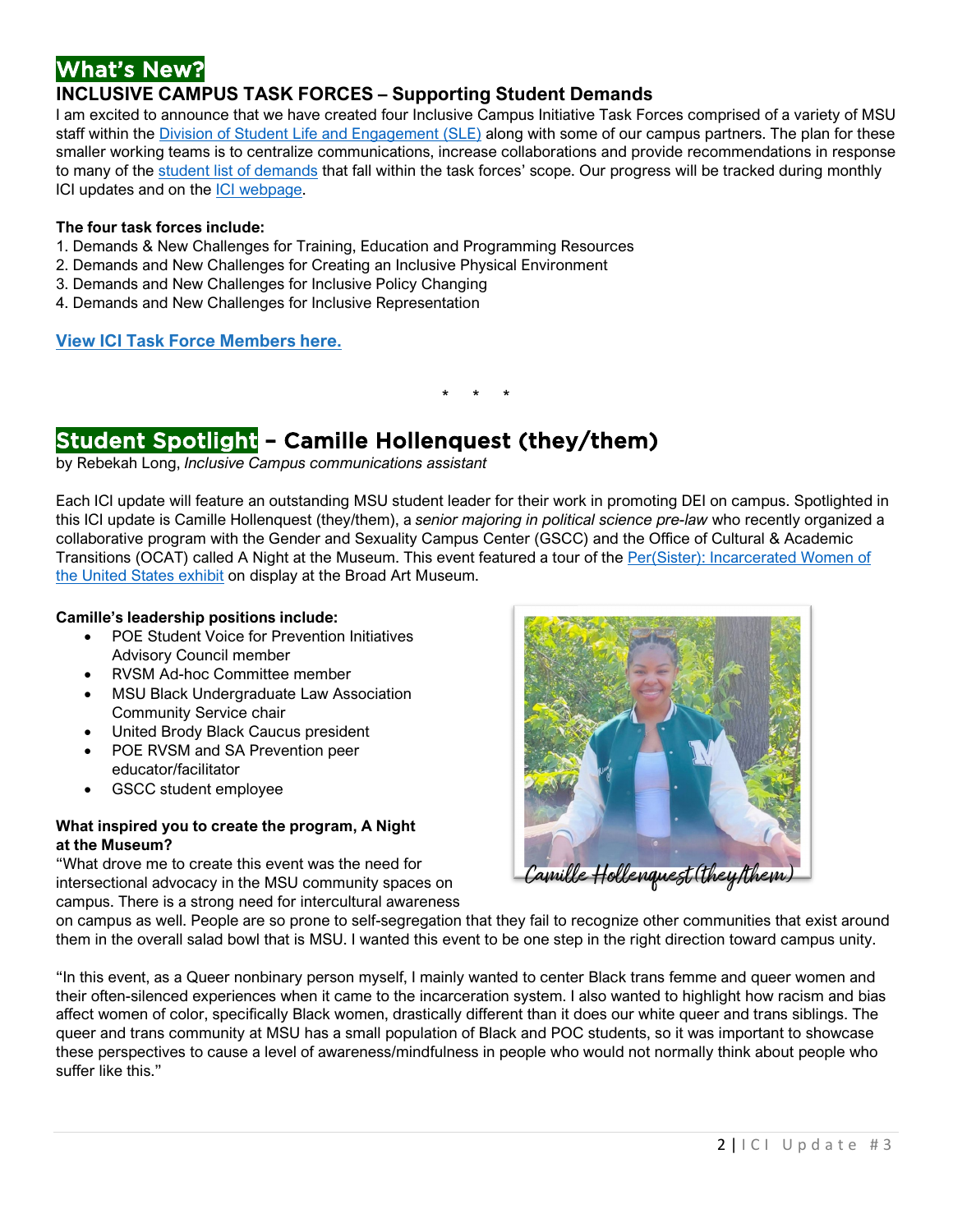#### **What is your greater vision?**

"My greatest vision is to cultivate an environment at MSU that translates to the larger society, a world that is equitable for everyone. It really does pain my heart that people have to wake up in a world that hates them; a world that does not serve them in the way it should. I really just want everyone to have access to all the things that would make their life easier."

#### **How can others support your efforts? How can others remain motivated to keep doing activist work?**

"Supporting through giving is super helpful, whether that be through finance, through showing up, passing off resources,



or actively combatting transphobia, queerphobia, and unjust bias. When it comes to staying motivated to do the work, rely on your activist siblings. Know that, while you are supporting others, there are people who are there and able to support you too. Also, understand that you do not have to carry everything on your shoulders. You are allowed to take breaks and you're allowed to give yourself grace.

\* \* \*

### Student Concerns

### **INCLUSIVE CAMPUS VIRTUAL COMMUNITY FORUMS**

The ICI Virtual Community Forums aim to provide a consistent space for increasing communication and visibility of student-centered on campus DEI efforts. These forums create an opportunity for students to share concerns, ask questions and engage in a discussion with a guest administrator about a topic centered on campus safety.

[**[View recordings from the five forums here](https://ocat.msu.edu/ici-virtual-community-forums/)**.]

*Stay tuned for spring semester dates and topics!*

\* \* \*

## On-going ICI Project Update

### **MAPPING THE HISTORY OF MARGINALIZED MSU COMMUNITIES**

#### **Project Description:**

Mapping the History of Marginalized Communities is a living project that honors histories of struggle, achievements and activism of those from marginalized groups. The project seeks to gather existing stories from individuals, groups and organizations within Michigan State University. Designating it a "living project," acknowledges there are stories missing, whether they be unknown or untold in the past, are being written or developing in the present, or are coming into being (future).

#### **A sampling of questions that are grounding this project include:**

• How do we pass on a more accurate representation of institutional knowledge?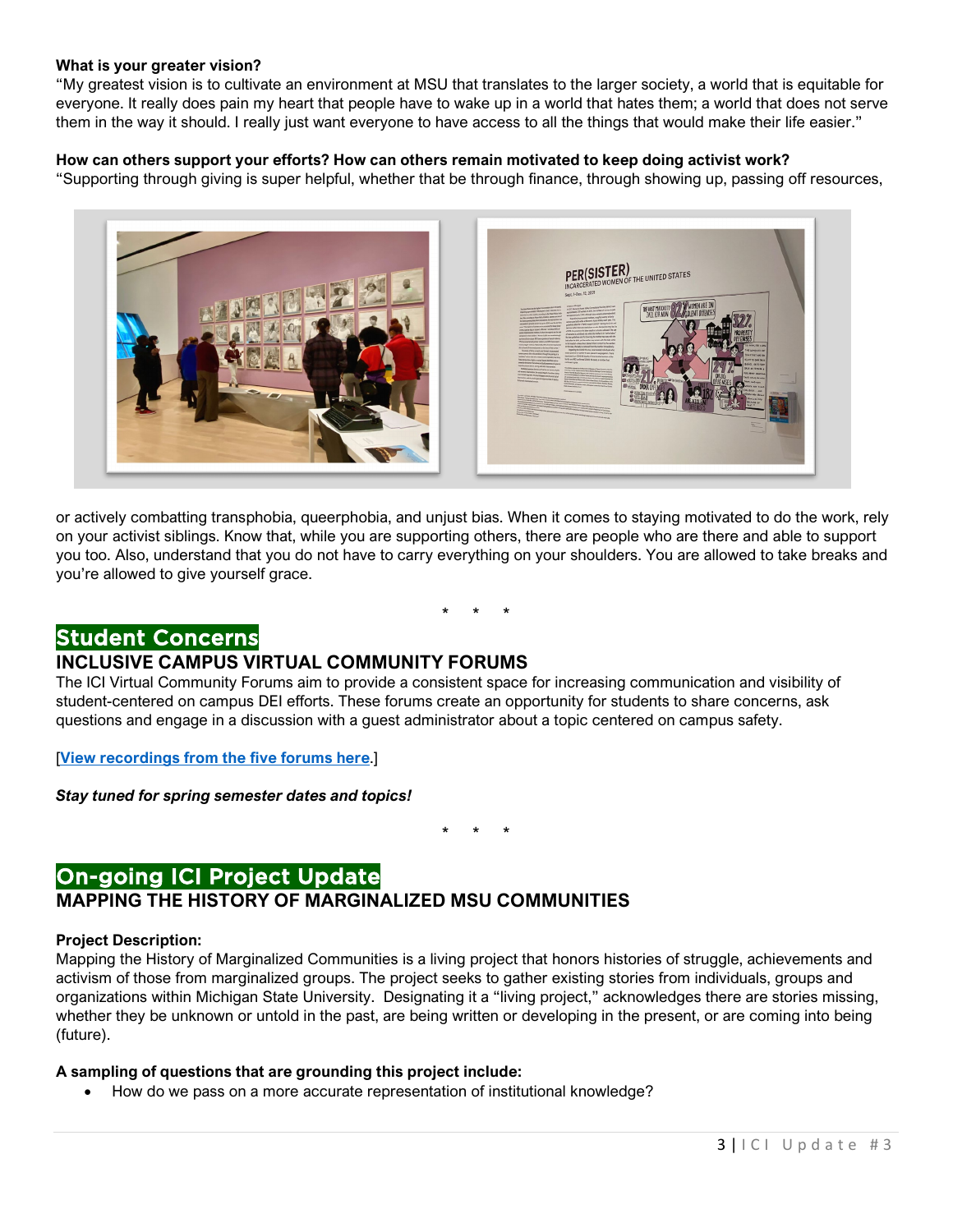- What are the implications if we erase the complex struggles rooted in activism faced by MSU marginalized communities?
- Whose stories are we remembering?
- What is missing from MSU's history?

#### **Multipronged project that includes, but not limited to:**

- Walking tour (MSU points of interest used for educational history as well as prospective campus visits.)
- Virtual timeline that creates a richer and more accurate version of MSU histories
- Collection of resources
- Multi-media visual interactive display for the freestanding Multicultural Building

### **[HISTORY COLLECTING FORM](https://docs.google.com/forms/d/e/1FAIpQLSeWdlJOxLilORzKZbPEyAwNwFQliVJv7DgPuUvTaxSXTb3uvQ/viewform)**

We need your help in collecting stories. Submit information at on the "history collecting form."

Meaghan Kozar, Ph.D. (Chair) Joy Hannibal, Ph.D. (Chair) Erik Ponder (Chair) Andrea McMillan [\(kozarmea@msu.edu\)](mailto:kozarmea@msu.edu) [\(hanniba2@msu.edu\)](mailto:hanniba2@msu.edu) [\(ponderer@msu.edu\)](mailto:ponderer@msu.edu) [\(salaza27@msu.edu\)](mailto:salaza27@msu.edu)

\* \* \*

### DEI Campus-wide Events Shout out!

### YEAR 49 OF THE BLACK POWER RALLY!

Congratulations to the Black Students' Alliance for an outstanding **49th Annual Black Power Rally (BPR)**. Imagine, next year the students will celebrate their 50<sup>th</sup> year! It made me wonder if there are members of the MSU community who have never been to BPR. How many other cultural celebrations or DEI-related educational and empowering events have been attended (or not attended) by faculty, staff and administrators? How can we create a campus culture that prioritizes DEIrelated events and programs as part of our Spartan experience in the way not having attended an MSU sporting event is unheard of?

Save the dates!

**42nd Annual Celebration [Dr. Martin Luther King Jr. Commemorative Celebration](https://inclusion.msu.edu/awards/mlk-commemorative-celebration/index.html)**

**Where Do We Go from Here – Chaos or Community?**

Michigan State University • Jan. 16-21, 2022

# **MSU'S RACE IN TWENTY-FIRST CENTURY AMERICAS CONFERENCE**

**"Race and Rights: Empowering Our Communities"**

Michigan State University • March 29 – 30, 2022

**Significance of theme:** The Race in Twenty-First Century Americas conference comes at a critical time of heightened state-sponsored brutality. The assassination of Marielle Franco and the murder of George Floyd and countless others, coupled by aggravated health and economic disparities made evident during the COVID-19 pandemic, has increased awareness of racial injustice and a call for change and social mobilization across communities. These growing concerns reflect systemic racial injustices that span across the Americas produced by national and transnational systems of government, capitalism and neocolonial power. Thus, this conference calls on scholars, activists and community organizers to dialogue and strategize about creating the conditions for sustainable actions. We hope to enable richer and more nuanced insights of racial injustices in the Americas and facilitate possible sites of solidarity. **Contact Rashida L. Harrison, Ph.D., James Madison College [\(harri516@msu.edu\)](mailto:harri516@msu.edu) with questions.**

\* \* \*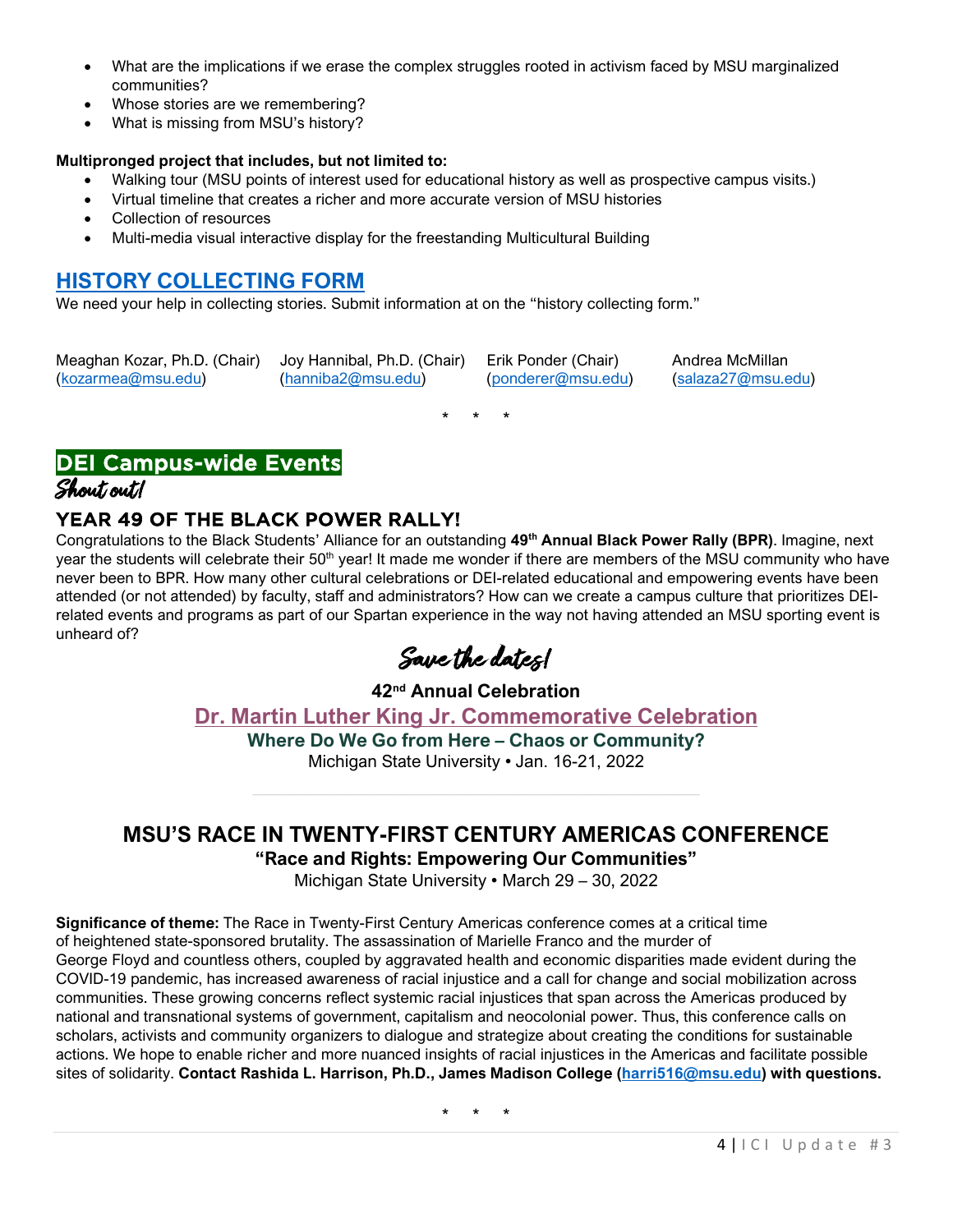### **Inclusive Campus Ecosystem CAMPUS PARTNERS SPOTLIGHT**

The ICI Project **Outcome #1** is to "Increase awareness of DEI efforts on campus." Let's celebrate our collective DEI efforts as we build an inclusion eco-system across this beautiful campus. We must all be part of the solution!

### **For this update, the spotlight is on:**

- OCAT's 19<sup>th</sup> Annual Thanksgiving Unity Dinner
- MSU's Global DEI Task Force
- DEI Communication's Manager Henry Mochida

### **OCAT's 19th Annual [Thanksgiving Unity Dinner](https://ocat.msu.edu/thanksgiving-unity-dinner-2/)**

Led by the [Office of Cultural & Academic Transitions,](https://ocat.msu.edu/) the [Thanksgiving Unity Dinner](https://ocat.msu.edu/thanksgiving-unity-dinner-2/) (formerly known as Homiesgiving) is an annual event that brings together the MSU community in celebration of the Thanksgiving holiday. This event is a collaboration between many campus partners and would not be possible without their support. The event served over 560 meals.

*"This annual event is important to the MSU community because on Thanksgiving Day when the university is closed, it provides students an opportunity to fellowship with one another while learning about a Thanksgiving tradition that is celebrated in every home across America."* 

*– Juan Flores, OCAT Event Coordinator since 2010* [\[Read more in the 2021 report\]](https://ocat.msu.edu/wp-content/uploads/2021/12/Unity-Dinner-Report-Final.pdf)



Thanksgiving Unity Dinner 2021

### **[Global DEI Task Force](https://www.isp.msu.edu/about/dei/global-dei-task-force/)**

**Chaired by Dr. Ashley Green,** *assistant dean for Administration and Director for Diversity, Equity and Inclusion, International Studies and Programs*

Charged by Steven Hanson, associate provost and dean for International Studies and Programs, the Global DEI Task Force will develop resources that reinforce inclusive practices in a global context. The aim is to ensure procedures, policies, practices, and programs are in place to support an educational, equitable, inclusive, and welcoming environment for all with a specific lens on nuances related to internationalization. [View listing of task force members.](https://www.isp.msu.edu/about/dei/global-dei-task-force/)